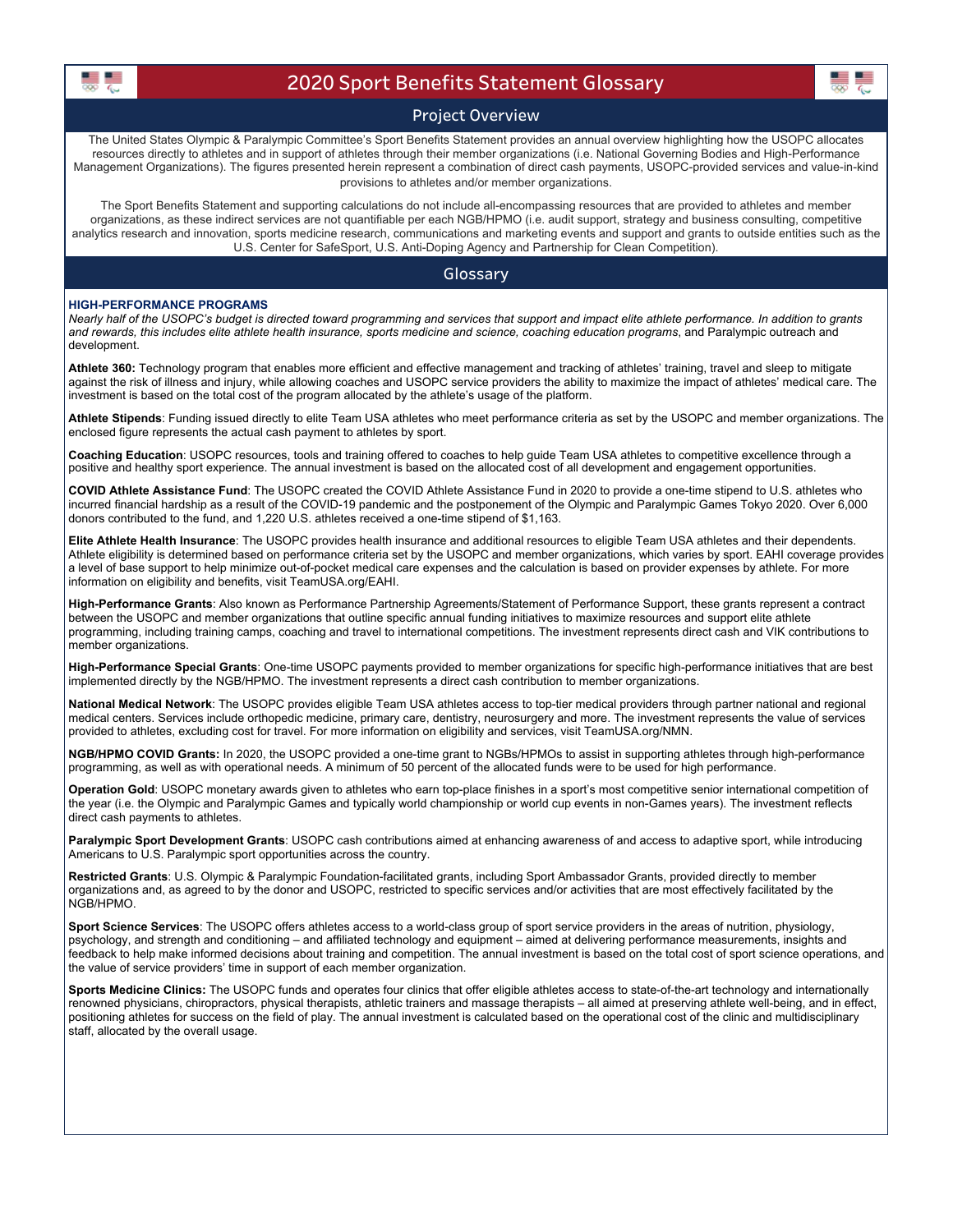

## 2020 Sport Benefits Statement Glossary

## Glossary (Continued)

#### ATHLETE & NGB FOUNDATIONAL PROGRAMS

Programming and supporting services are dedicated to enhancing holistic athlete well-being and the successful operation of member sport organizations. This includes career and education assistance and member organizational support.

Administration/Operations: Operational and budget-relieving administrative or other support provided to member organizations. Totals include collegiate partnerships grants, which elevates national engagement and support of Olympic and Paralympic sport opportunities at the collegiate level. This item also includes rent subsidy values for NGBs that are headquartered on USOPC property.

Athlete Career & Education: Actual Cost and in-kind value of tuition, career, education, leadership and life skills programs designed to support both current and retired Team USA athletes achieve their athletic performance goals and their successful transition after elite competition.

Governance: A direct USOPC provision of shared or targeted services and best-practice support designed to reduce operational costs and enhance organizational efficacy. Investment represents the value of grants in the given year.

Grassroots: Actual cost of coaching education and development programs in support of the American Development Model.

Marketing/Fundraising: Direct marketing and management support provided to member organizations for Olympic and Paralympic trials and Team USA Champions Series events, and grants related to marketing or fundraising activities.

USOE Investment Management Fees: Paid directly by the U.S. Olympic Endowment, the figure is a proportional share of the actual cost that the USOE's fund managers charge for investment management services. The NBG's portion is based on its percentage of year-end asset value held by the USOE.

#### OLYMPIC & PARALYMPIC COMPETITIONS

The USOPC provides logistical and organizational support for athlete performance and well-being at the Olympic and Paralympic Games, Pan and Parapan American Games, Youth Olympic Games and World Beach Games. This includes travel and outfitting, on-the-ground staffing and support, as well as high-performance centers.

Airfare: Value of flights either purchased by the USOPC or provided by USOPC sponsors to and from Games competitions.

Apparel: The value of Team USA apparel – including Opening and Closing ceremonies and podium apparel from USOPC partners – provided to athletes, coaches and designated officials per sport.

Freight: Total USOPC shipping costs per sport.

Ground Transportation: Cost of ground transportation (excluding High-Performance Centers and USOPC ground transportation costs) to support Team USA. Investment reflected is allocated by the number of athletes per sport.

High-Performance Centers: Training and support sites in proximity to Olympic venues established and operated during the Olympic Games. Costs are based on sport usage.

Tickets: The USOPC covers the cost of two event tickets per session to each competing athlete (in addition to the opportunity to purchase event tickets through the Organizing Committee.

USOPC Support: All other costs associated with fielding and supporting Team USA athletes and members of the U.S. delegation at Games competitions, including village support, security, IT and other programming.

Youth Olympic Games: The full investment of supporting and fielding the U.S. team and delegation at the Youth Olympic Games. Costs are allocated by the number of athletes per sport.

World Beach Games: The full investment of supporting and fielding the U.S. team and delegation at the World Beach Games. Costs are allocated by the number of athletes per sport.

#### TEAM USA MEDIA & PROMOTION

Programs related to the public promotion of Team USA and the Olympic and Paralympic movements that positively impact athletes' personal branding and sponsorship opportunities. This includes traditional and digital media, broadcasting initiatives and international outreach.

Communications Support Program: Through the Team USA CSP, eligible and participating member organizations receive a grant to support organizational communications and media relations efforts.

Digital Media Agreeme[nt \(TeamUSA.org\):](http://TeamUSA.org) A contract between the USOPC and participating member organizations that includes digital marketing and advertisement services. Through the DMA, participating member organizations are incentivized to host digital properties and affiliated assets on the [TeamUSA.org](http://TeamUSA.org) platform.

International Relations Grants: Support offered to member organizations to advance international goals and objectives, with a focus on strengthening U.S. influence within international sport organizations through key leadership and executive board positions.

Retail Licensing Revenue: Agreement between the USOPC and a member organization that distributes a percentage of licensed, sport-specific or co-branded consumer product revenue from retail or online sales and InterContinental Hotel Groups rewards. The figure is the value of annual royalties.

#### ATHLETE TRAINING FACILITIES

The USOPC operates and partners with a variety of world-class facilities to support athletes in their day-to-day training and development. This includes operating two U.S. Olympic & Paralympic Training Centers plus supporting partner training sites.

U.S. Olympic & Paralympic Training Centers: Based in Colorado Springs, Colorado, and Lake Placid, New York, the U.S. Olympic & Paralympic Training Centers provide housing, dining and facilities for training, recovery and recreation among other services for up to 600 athletes and coaches at one time between the two complexes. Athletes are selected to train at the OPTCs by their member organization. Figures are calculated based on athlete user days and the actual cost of operating the training centers.

U.S. Olympic & Paralympic Training Sites: The USOPC provides athlete support to train at two facilities - the Chula Vista Elite Athlete Training Center in California and the Utah Olympic Legacy Foundation in Salt Lake City – to ensure the highest level of resources for Team USA athletes.

黒島